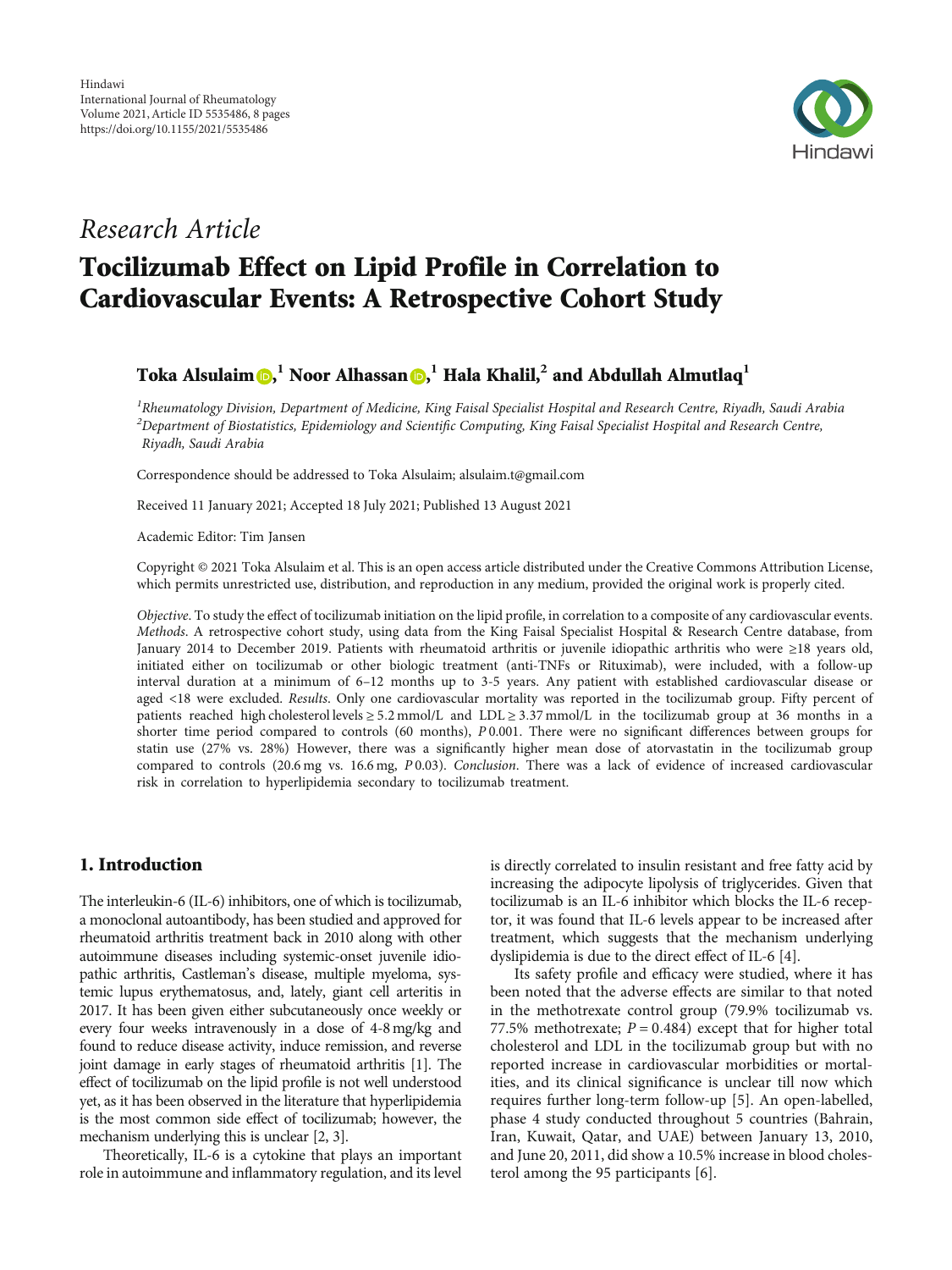Triglyceride Low density lipoprotein (LDL) High density lipoprotein (HDL) Cholesterol Normal: <1.7 Optimal: <2.56 Low HDL: <1.04 Desirable: <5.2 Borderline high: 1.7–2.25 Low risk: 2.59–3.34 Normal: 1.04–1.55 Borderline high: 5.2–6.2 High: 2.26–5.64 Borderline high: 3.37–4.12 Desirable: >1.55 High: >6.2 Very high: >5.64 High: 4.14-4.90 Very high: >4.9

Table 1: The National Cholesterol Education Program (mmol/L).

Rheumatoid arthritis and almost all other autoimmune diseases are associated with the risk of cardiovascular disease through systemic inflammation by direct and indirect effects [\[7](#page-6-0)], and the relation between disease activity and treatments, mainly IL-6 tocilizumab and cardiovascular risk, has never been studied in the Middle East and especially in the Kingdom of Saudi Arabia.

# 2. Materials and Methods

2.1. Data Sources. We conducted a retrospective cohort study using data from King Faisal Specialist Hospital (KFSH) Integrated Clinical Information System (ICIS) Database, which is a local system which contains longitudinal medical and pharmaceutical data from several different managed care plans (emergency, inpatient, and outpatient care services), by collecting data through all adult rheumatology patients followed in KFSH, Riyadh, from January 2014 to December 2019.

The study was carried out in accordance with the ethical principles of the Helsinki Declaration and King Faisal Specialist Hospital policies and guidelines for clinical research.

Patient privacy was protected by keeping the data sealed with a password known only by the investigators. The Institutional Review Board (IRB) of the King Faisal Specialist Hospital & Research Centre approved the study protocol and privacy precautions.

2.2. Study Design. We identified adult patients aged ≥18 years old with a diagnosis of rheumatoid arthritis or juvenile idiopathic arthritis who have been initiated either on tocilizumab (whether a bDMARDs naïve or with previous use of bDMARDs) or other biologic treatment (anti-TNFs or Rituximab) who at least have baseline lab results that include lipid profile prior starting the biologic treatment with follow-up duration interval after starting therapy in the clinic or day medical unit for a minimum of 6–12 months up to 3-5 years.

Patients were excluded if there was any history of established cardiovascular disease including the history of unstable angina, nonfatal MI, and nonfatal stroke. We have also excluded patients aged less than 18 years old at the time of initiation of the biologic treatment.

2.3. Outcome Assessment. The primary outcome was the effect of therapy initiation on the lipid profile, having hyperlipidemia as defined by the National Cholesterol Education Program (NCEP) USA (Table 1) which is used in King Faisal Specialist Hospital & Research Centre in correlation to a composite of any cardiovascular event—if any—after treatment initiation including nonfatal MI, unstable angina, nonfatal stroke, and cardiovascular mortality.

The secondary outcome includes assessing the effect of dose escalation of tocilizumab on the lipid profile and cardiovascular events, in addition to having a view on the percentage of patients using lipid-lowering agents in both groups and the risk of developing cardiovascular event.

For covariant assessment, we have measured baseline variables potentially related to cardiovascular risk including (hypertension, diabetes mellitus, dyslipidemia, body mass index, and smoking history), in addition to other prescribed treatment including cDMARDs and lipid-lowering agents. We have also assessed demographics, time of diagnosis, and other comorbidities.

2.4. Statistical Analysis. The data were examined for normality by visual inspection of histograms and the Kolmogorov-Smirnoff test. For comparison of the study groups at baseline, we used *T*-tests or nonparametric Mann–Whitney test for continuous variables and a chi-square  $(\chi^2)$  analysis for categorical variables. Bivariate comparisons of change in lipoprotein levels at 3 and 6 months were conducted using the paired sample *T*-test or the related sample Wilcoxon signed-rank test as appropriate. Due to the nature of our study design as a retrospective chart review study, we have a fixed sample size, so a poststudy power analysis was not conducted as it is of little value.

We used the Kaplan–Meier (KM) curve to describe the changes in lipoprotein levels over the observation period. For comparing KM curves, we used the log-rank test (Mantel– Haenszel) to assess differences between the two groups. Also, we used mixed-effect regression models to assess the difference in the change of lipid levels between the two groups over the follow-up period. A *P* value < 0.05 was considered statistically significant in the univariate or multivariate model. The relationship between tocilizumab dose and levels of cholesterol, triglycerides, LDL, and HDL was assessed using partial correlations, adjusted for other predictors.

#### 3. Results

A total of 71 patients fulfilling the inclusion criteria were identified and enrolled in the tocilizumab group (Figure [1\)](#page-2-0) with 72 patients in the control group receiving biological DMARDs (anti-TNFs or Rituximab) who never initiated tocilizumab at any time.

Baseline demographics were similar among groups, including gender, which noted more women than men in both (83% in the tocilizumab group, 88% in the control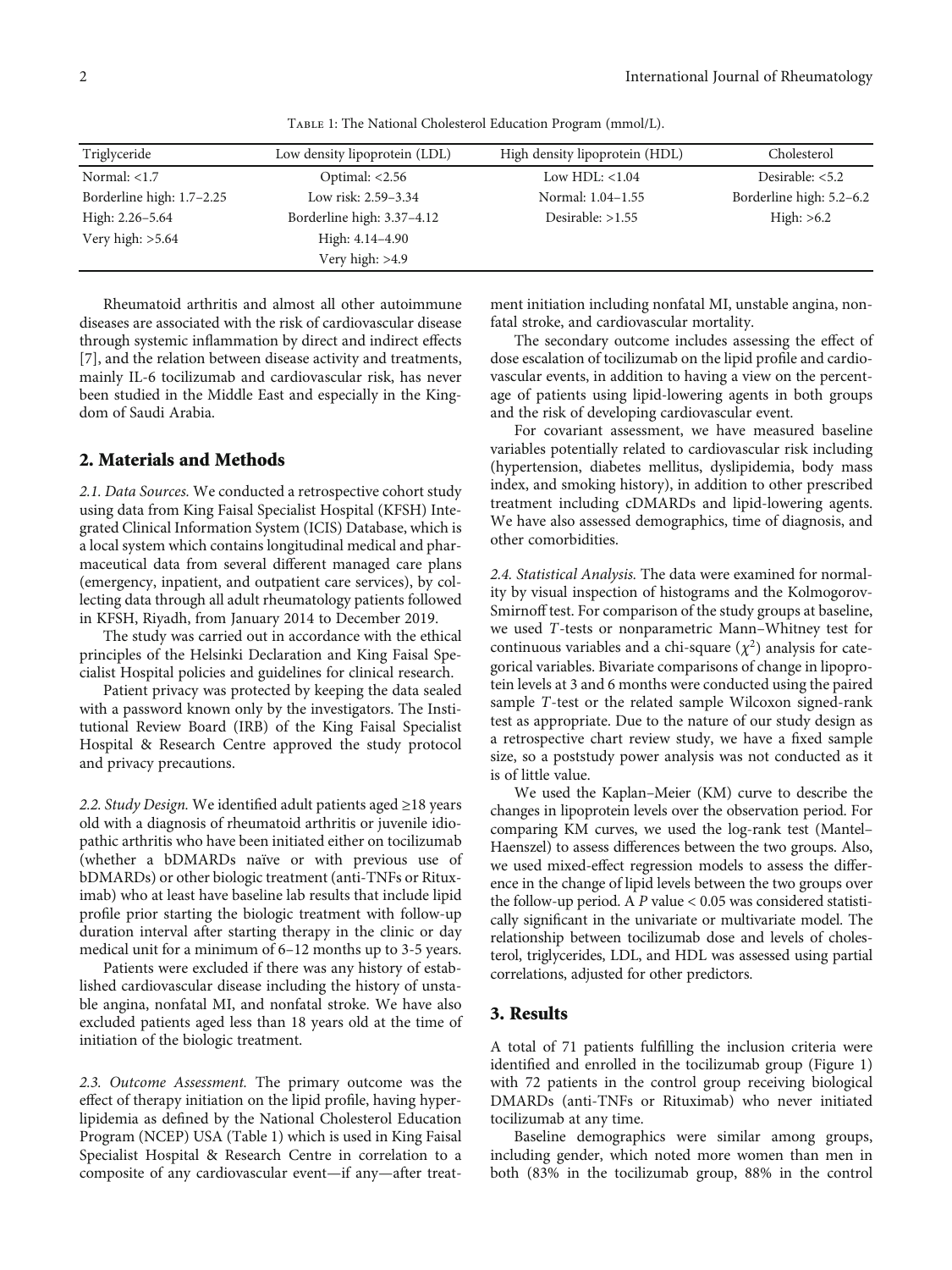<span id="page-2-0"></span>

Figure 1: Study design: patient selection.

|  |  |  | TABLE 2: Clinical characteristics at baseline: demographics. |  |
|--|--|--|--------------------------------------------------------------|--|
|  |  |  |                                                              |  |

|               | Tocilizumab    | Control<br>$(N = 72)$ | Total<br>$(N = 143)$ | $P$ value |
|---------------|----------------|-----------------------|----------------------|-----------|
|               | $(N = 71)$     |                       |                      |           |
| Gender        |                | N(%)                  |                      |           |
| Male          | 12(17)         | 9(12)                 | 21(15)               |           |
| Female        | 59 (83)        | 63 (88)               | 122(85)              | 0.46      |
| Age (years)   | $44 \pm 12.8$  | $50.7 \pm 11.7$       | $47.4 \pm 12.7$      | $0.001*$  |
| BMI $(kg/m2)$ | $30.4 \pm 6.9$ | $30.6 \pm 5.3$        | $30.5 \pm 6$         | 0.78      |
| Smoker        |                |                       |                      |           |
| Yes           | 3(7)           | 0(0)                  | 3(4)                 | 0.21      |
| No            | 39 (93)        | 41(100)               | 80 (96)              |           |

<sup>∗</sup>Significant *P* value < 0.05.

group), and other potential cardiovascular risk factors, for example, smoking history and BMI. However, the mean age was higher in the controls than the treatment group in a significant value (50 ± 11*:*7 and 44 ± 12*:*8, *P* 0.001) (Table 2) and the mean duration of disease was (11*:*57 ± 7*:*93 and 7*:*03 ± 6*:*49) in tocilizumab and control groups respectively. Concomitant chronic illnesses were reported with no significant statistical differences (Table 3).

At baseline, the median lipid profile was statistically not different between the groups (Table [4](#page-3-0)). There were no cardiovascular events (stable angina, unstable angina, nonfatal myocardial infarction, or stroke) noted or reported in any of the groups. Only one cardiovascular mortality was reported in the tocilizumab group.

A Wilcoxon signed-rank test conducted within group change in lipoprotein levels at different time points through

Table 3: Clinical characteristics at baseline: concomitant illness.

|                   | Tocilizumab<br>$(N = 71)$ | Control<br>$(N = 72)$ | Total<br>$(N = 143)$ | P value |
|-------------------|---------------------------|-----------------------|----------------------|---------|
| Diabetes mellitus | 13(18)                    | 17(24)                | 30(21)               | 0.44    |
| Hypertension      | 15(21)                    | 15(21)                | 30(21)               | 0.97    |
| Hyperlipidemia    | 7(10)                     | 6(8)                  | 13(9)                | 0.75    |
| Liver diseases    | 0(0)                      | 2(3)                  | 2(1)                 | 0.16    |
| CKD               | 1(1)                      | 1(1)                  | 2(1)                 | 0.99    |
| Statin use        | 19 (27)                   | 20(28)                | 39(27)               | 0.89    |

the retrospective collected data did show that the median lipoprotein level ranks at baseline were significantly higher than the median level ranks at the indicated time point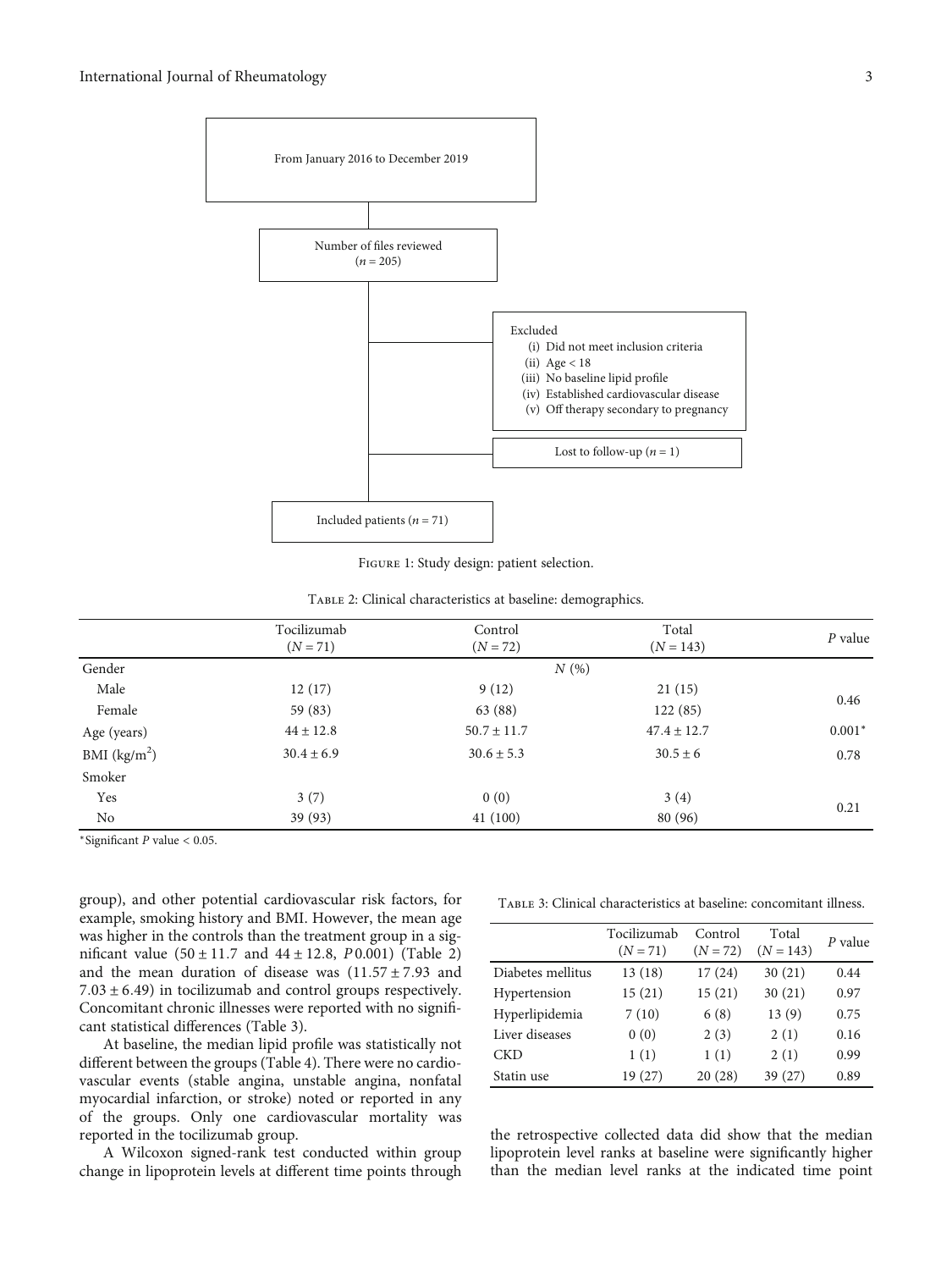<span id="page-3-0"></span>

|                     | Tocilizumab    | Control           | Total         | $P$ value |  |
|---------------------|----------------|-------------------|---------------|-----------|--|
|                     |                | Median (min, max) |               |           |  |
| $HDL-C$ (mmol/L)    | 1.5(0.6, 2.45) | 1.7(0.8, 5.0)     | 1.5(0.6, 5.2) | 0.93      |  |
| TRIG (mmol/L)       | 1.0(0.5, 5.9)  | 1.0(0.4, 5.0)     | 1.0(0.4, 5.9) | 0.58      |  |
|                     | Mean $\pm$ SD  |                   |               |           |  |
| $LDL-C (mmol/L)$    | $2.7 \pm 0.7$  | $2.7 \pm 0.7$     | $2.7 \pm 0.7$ | 0.84      |  |
| Total CHOL (mmol/L) | $4.5 \pm 0.8$  | $4.5 \pm 0.7$     | $4.5 \pm 0.8$ | 0.86      |  |

Table 4: Clinical characteristics at baseline: lipid profile.

Table 5: Lipoprotein level changes at an indicated time point.

|                            | Tocilizumab<br>Control                                 |                  |                       |                  |
|----------------------------|--------------------------------------------------------|------------------|-----------------------|------------------|
|                            | Within group change in lipoprotein levels at 3 months  |                  |                       |                  |
|                            | Mean differences (SD)                                  | $\boldsymbol{P}$ | Mean differences (SD) | $\boldsymbol{P}$ |
| <b>Total CHOL</b>          | 0.21(0.65)                                             | 0.09             | 0.07(0.5)             | 0.57             |
| LDL-C (mmol/L)             | 0.12(0.64)                                             | 0.29             | 0.21(0.74)            | 0.27             |
|                            | Mean differences; Z                                    | $\cal P$         | Mean differences; Z   | $\boldsymbol{P}$ |
| TRIG <sup>*</sup> (mmol/L) | $0.05; -1.41$                                          | 0.16             | $0.10; -0.48$         | 0.63             |
| $HDL-C^*$ (mmol/L)         | $0.13; -2.01$                                          | $0.04**$         | $0.03; -0.99$         | 0.32             |
|                            | Within group change in lipoprotein levels at 6 months  |                  |                       |                  |
|                            | Mean differences (SD)                                  | $\cal P$         | Mean differences (SD) | $\boldsymbol{P}$ |
| <b>Total CHOL</b>          | 0.46(1.13)                                             | $0.04**$         | 0.35(0.64)            | $< 0.001$ **     |
| LDL-C (mmol/L)             | 0.39(1.11)                                             | 0.07             | 0.30(0.58)            | 0.01             |
|                            | Mean differences; Z                                    | $\boldsymbol{P}$ | Mean differences; Z   | $\boldsymbol{P}$ |
| TRIG <sup>*</sup> (mmol/L) | $0.18; -1.35$                                          | 0.18             | $0.14; -1.41$         | 0.16             |
| HDL-C* (mmol/L)            | $0.15; -2.40$                                          | $0.02**$         | $-0.08; -1.49$        | 0.14             |
|                            | Within group change in lipoprotein levels at 12 months |                  |                       |                  |
|                            | Mean differences (SD)                                  | $\cal P$         | Mean differences (SD) | $\boldsymbol{P}$ |
| Total CHOL                 | 0.14(0.81)                                             | 0.27             | 0.35(0.76)            | $0.03**$         |
| LDL-C (mmol/L)             | 0.11(0.83)                                             | 0.37             | 0.39(0.63)            | $< 0.001$ **     |
|                            | Mean differences; Z                                    | $\boldsymbol{P}$ | Mean differences; Z   | $\boldsymbol{P}$ |
| TRIG* (mmol/L)             | $0.10; -0.87$                                          | 0.39             | $0.12; -1.41$         | 0.16             |
| $HDL-C^*$ (mmol/L)         | $0.12; -1.92$                                          | 0.06             | $-0.19; -0.27$        | 0.79             |
|                            | Within group change in lipoprotein levels at 18 months |                  |                       |                  |
|                            | Mean differences (SD)                                  | $\boldsymbol{P}$ | Mean differences (SD) | $\boldsymbol{P}$ |
| <b>Total CHOL</b>          | 0.21(0.67)                                             | 0.12             | 0.58(0.80)            | $< 0.001$ **     |
| LDL-C (mmol/L)             | 0.39(0.53)                                             | $< 0.001$ **     | 0.48(0.72)            | $< 0.001$ **     |
|                            | Mean differences; Z                                    | $\boldsymbol{P}$ | Mean differences; Z   | $\cal P$         |
| TRIG <sup>*</sup> (mmol/L) | $-0.10; -0.49$                                         | 0.62             | $0.09; -1.26$         | 0.21             |
| $HDL-C^*$ (mmol/L)         | $-0.01; 0.00$                                          | 1.00             | $0.01; -1.03$         | 0.30             |
|                            | Within group change in lipoprotein levels at 24 months |                  |                       |                  |
|                            | Mean differences (SD)                                  | $\cal P$         | Mean differences (SD) | $\boldsymbol{P}$ |
| <b>Total CHOL</b>          | 0.38(0.83)                                             | $0.047**$        | 0.36(0.69)            | $0.01**$         |
| LDL-C (mmol/L)             | 0.33(0.71)                                             | $0.045**$        | 0.23(0.79)            | 0.15             |
|                            | Mean differences; Z                                    | $\boldsymbol{P}$ | Mean differences; Z   | $\boldsymbol{P}$ |
| TRIG* (mmol/L)             | $-0.05; -0.10$                                         | 0.92             | $0.18; -0.85$         | 0.40             |
| $HDL-C^*$ (mmol/L)         | $0.14; -1.86$                                          | 0.06             | $0.01; -0.72$         | 0.47             |

<sup>∗</sup>Wilcoxon signed-rank test conducted; ∗∗Significant *P* value <0.05.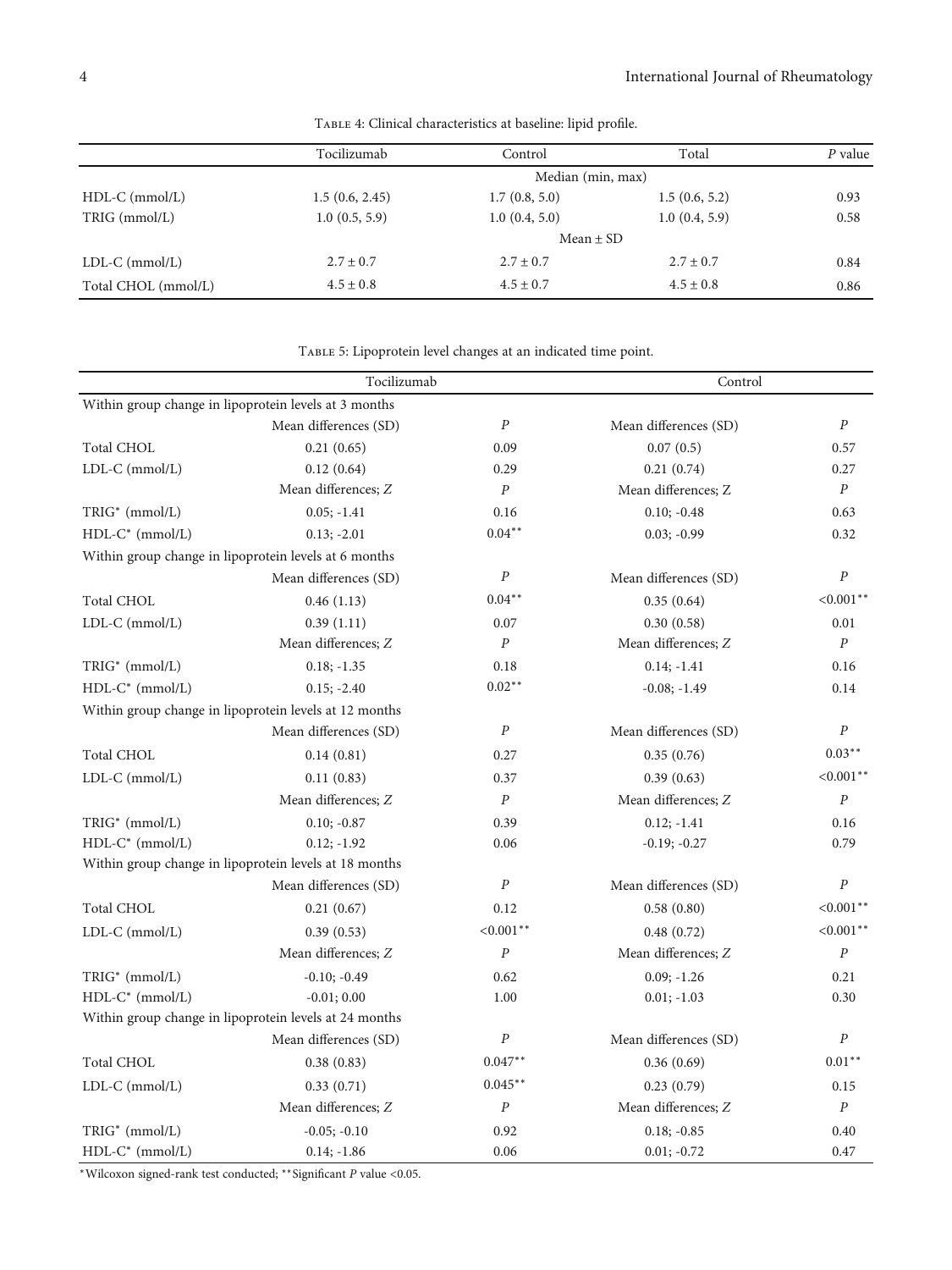<span id="page-4-0"></span>

FIGURE 2: Kaplan–Meier estimate of the time-to-variable lipid profile elevation. (a) The median survival time (high CHOL-free time) for the treatment group was 36 months and for the control group 60 months. The median survival time was significantly longer in the control than in the treatment group (log-rank test,  $\chi^2$  (1) = 10.71, *P* = 0.001). (b) The median survival time (high TRIG-free time) for the treatment group was 36 months and for the control group 55 months. The median survival time was not significantly different between the control and the treatment group (log-rank test,  $\chi^2$  (1) = 3.84, *P* = 0.05). (c) The median survival time (high LDL-free time) for the treatment group was 36 months and for the control group 60 months. The median survival time was significantly longer in the control than in the treatment group (log-rank test,  $\chi^2$  (1) = 9*:*10, *P* < 0*:*001). (d) The median survival time (high HDL-free time) for the treatment group was 18 months and for the control group 30 months. The median survival time was significantly longer in the control than in the treatment group (log-rank test,  $\chi^2$  (1) = 20, *P* < 0.0001).

(Table [5\)](#page-3-0). In the tocilizumab group, for example, HDL levels increased within 3 months significantly with a *P* value of 0.04, where at the same time, there were no changes in the lipoprotein levels in the control group.

In 6-month, 12-month, and 18-month follow-ups, there was a significant increase in both total cholesterol

(*P* < 0*:*001, 0.03, <0.001) and LDL-C (*P* 0.01, <0.001, <0.001), in the control group analysis.

Fifty percent of patients reached a high cholesterol level  $\geq$  5.2 and LDL  $\geq$  3.37 in the tocilizumab group at 36 months compared to the control group where half of the patients reached the median in a longer time period of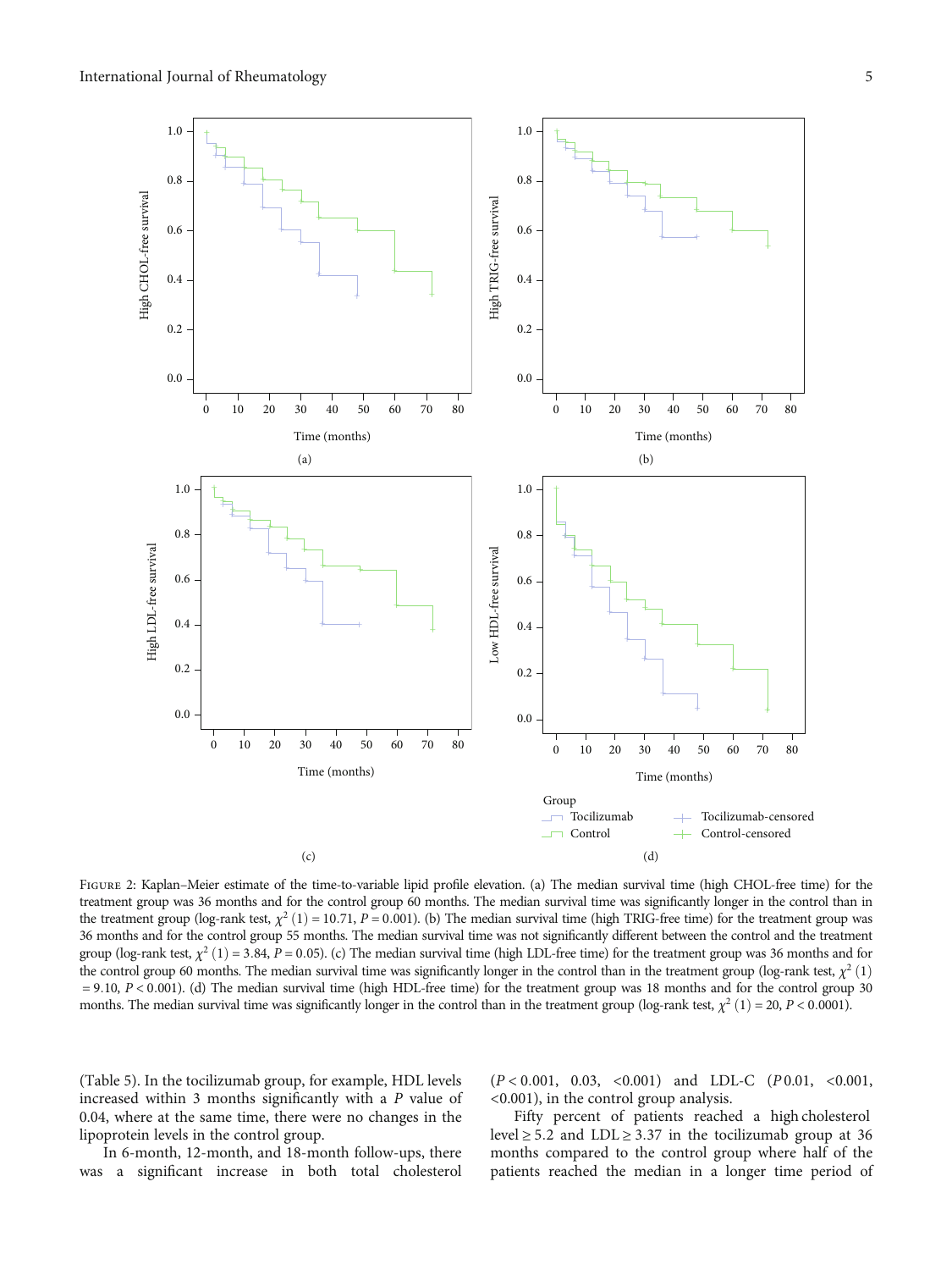|                                            |                        | 3 months ( $n = 17$ ) |            |            |  |
|--------------------------------------------|------------------------|-----------------------|------------|------------|--|
| Tocilizumab dose                           | <b>CHOL</b>            | TRIG                  | LDL        | <b>HDL</b> |  |
| Correlation coefficient <sup>#</sup> $(r)$ | 0.002                  | $-0.28$               | $-0.19$    | 0.34       |  |
|                                            |                        | 6 months $(n = 30)$   |            |            |  |
| Tocilizumab dose                           | <b>CHOL</b>            | <b>TRIG</b>           | <b>LDL</b> | HDL        |  |
| Correlation coefficient <sup>#</sup> $(r)$ | $-0.05$                | 0.08                  | $-0.11$    | 0.19       |  |
|                                            | 12 months $(n = 24)$   |                       |            |            |  |
| Tocilizumab dose                           | <b>CHOL</b>            | <b>TRIG</b>           | <b>LDL</b> | HDL        |  |
| Correlation coefficient <sup>#</sup> $(r)$ | 0.34                   | 0.41                  | 0.32       | $-0.04$    |  |
|                                            | 18 months ( $n = 14$ ) |                       |            |            |  |
| Tocilizumab dose                           | <b>CHOL</b>            | <b>TRIG</b>           | <b>LDL</b> | HDL        |  |
| Correlation coefficient <sup>#</sup> $(r)$ | $-0.03$                | $0.78*$               | 0.15       | $-0.27$    |  |
|                                            | 24 months $(n = 27)$   |                       |            |            |  |
| Tocilizumab dose                           | <b>CHOL</b>            | <b>TRIG</b>           | <b>LDL</b> | HDL        |  |
| Correlation coefficient <sup>#</sup> $(r)$ | $-0.25$                | 0.01                  | $-0.36$    | 0.14       |  |
|                                            | 30 months ( $n = 5$ )  |                       |            |            |  |
| Tocilizumab dose                           | <b>CHOL</b>            | <b>TRIG</b>           | <b>LDL</b> | HDL        |  |
| Correlation coefficient <sup>#</sup> $(r)$ | $-0.99$                | $-0.56$               | $-0.93$    | 0.24       |  |
|                                            | 36 months $(n = 12)$   |                       |            |            |  |
| Tocilizumab dose                           | <b>CHOL</b>            | TRIG                  | <b>LDL</b> | HDL        |  |
| Correlation coefficient <sup>#</sup> $(r)$ | $-0.30$                | $-0.39$               | $-0.33$    | 0.28       |  |

Table 6: Correlation between cholesterol and lipoprotein levels with tocilizumab dose, at different time points.

‡ Controlled for age at diagnosis and baseline level of cholesterol or lipoproteins. <sup>∗</sup>Statistical significance at *P* < 0*:*05. ∗∗Statistical significance at *P* < 0*:*01.

60 months (log-rank test,  $\chi^2$  (1) = (10.71 and 9.10), respectively,  $P = 0.001$ ). On the other hand, there was no differences between groups in triglyceride levels (log-rank test, *χ*2 (1) = 3.84, *P* = 0*:*05).

The median survival time for high HDL-free time in the treatment group was 18 months, and for the control group, 30 months, followed up for 6 years, which was a significantly longer time in the control than in the treatment group (logrank test,  $\chi^2$  (1) = 20, *P* < 0.0001) (Figure [2\)](#page-4-0).

By further analyzing the data, taking in consideration the BMI, there was no remarkable finding in the lipid profile in both groups only after 6 months, where significant changes were found among patients with BMI lower than 30 in the tocilizumab group in the LDL level at 6, 18, and 24 months in comparison to the control group.

Patients were using statin (atorvastatin being the most used medication) as a lipid-lowering agent at any time point of the study with no significant differences between both studied groups (27%-28%). However, a significantly higher mean dose of atorvastatin was used in the tocilizumab group compared to the controls (20.6mg vs. 16.6mg, *P* 0.03). A correlation between cholesterol and lipoprotein levels with tocilizumab dose, at different time points adjusted to multiple variables such as baseline lipid profile levels and age at diagnoses, was conducted which notes a statistical increase in triglyceride levels by the 18-month treatment duration  $(P < 0.05)$  (Table 6).

#### 4. Discussion

Tocilizumab has been studied thoroughly as a well-known cause of subsequent hyperlipidemia [\[8](#page-6-0)–[11](#page-7-0)]; however, cardiovascular safety was not fully linked to this lipid profile risk; multiple randomized control trials and descriptive studies failed to link any risk of a cardiovascular event to the use of tocilizumab in comparison to other biologic therapies [[10](#page-7-0)–[14](#page-7-0)].

In this cohort, our results were comparable to other studies in terms of lack of evidence of increased cardiovascular risk in correlation to hyperlipidemia secondary to tocilizumab treatment. Only one cardiovascular mortality was encountered in the tocilizumab group, reported as inhospital mortality, secondary to an acute coronary syndrome, after a complicated hospital course and multiple comorbidities including COPD, diabetes, and hypertension in an advanced aged patient. However, it is important to note that tocilizumab was held for a few months prior to her death due to recurrent admissions for multiple infections. In addition to that, her lipid profile was consistently normal with no reported escalation of the dose of tocilizumab, so linking such an individual event would not reflect the direct effect of tocilizumab on cardiovascular safety given the normal lipid profile in her case.

Progressive significant hyperlipidemia was reported in both groups as expected; however, lipoprotein levels were significantly higher in the control group in comparison to the tocilizumab group at different time points, unlike what was reported in a study by Gabay et al., through a post hoc analysis comparing the lipid profile between tocilizumab and adalimumab, as a significant increase was found in LDL and HDL with tocilizumab than adalimumab at 24 weeks [\[15\]](#page-7-0). However, in the subgroup analysis, when taking into account the BMI of patients, it was noted that significant high LDL difference was encountered—interestingly—in the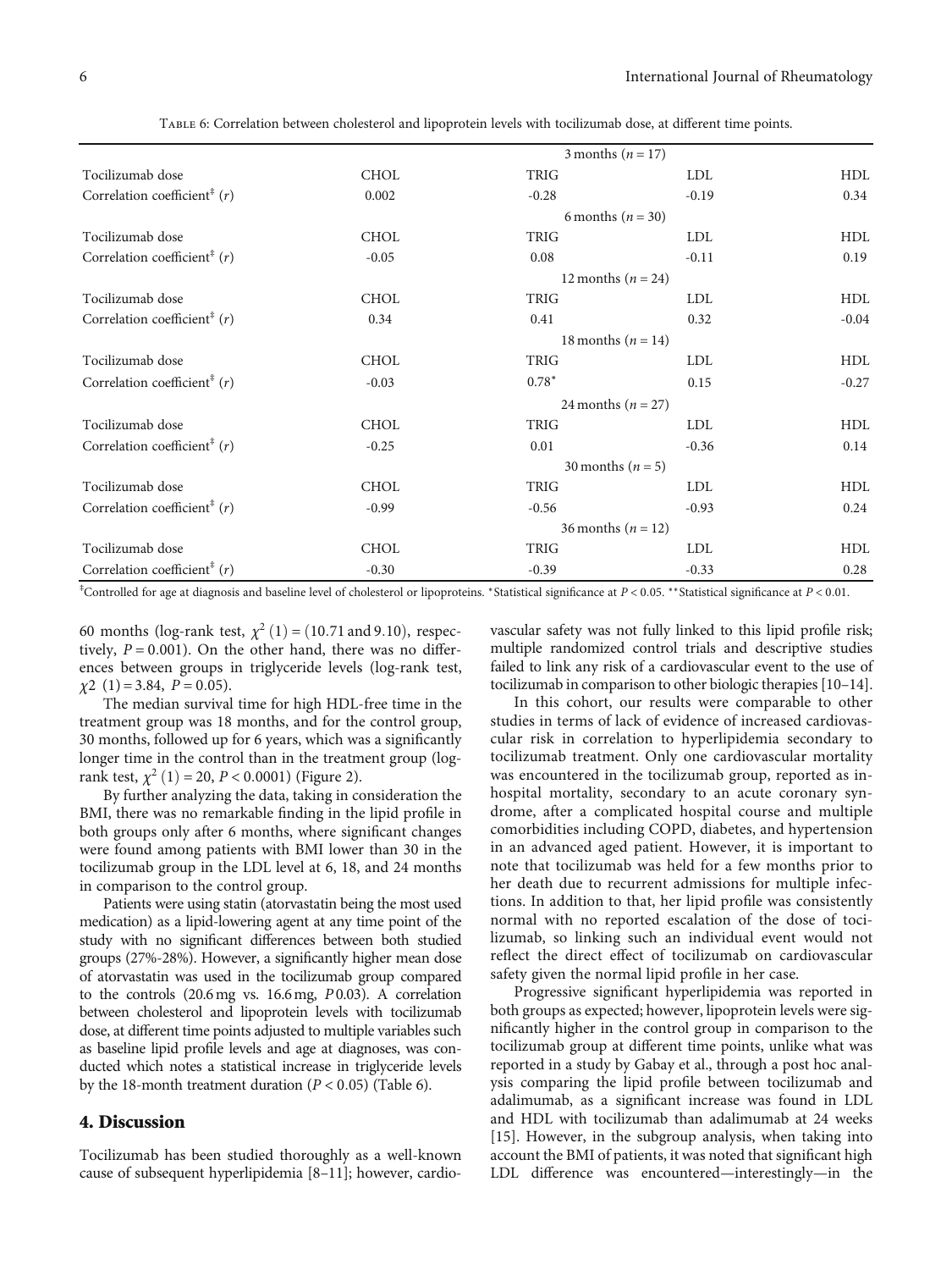<span id="page-6-0"></span>lower BMI patients in the tocilizumab group at 6, 18, and 24 months in comparison to the control group.

The significant difference that was observed between the two groups in our study could be secondary to unmeasured factors, for example, disease activity, which was not assessed; in addition to that, an older age group was noted in the controls that might have resulted in some confounding. It is worth mentioning that overall lipid-lowering agent (atorvastatin) use percentage at any point during the study among the patients was equal in both groups; however, the mean dose in the group that was treated with tocilizumab was higher than the mean dose that was used in the control group (20.6 mg vs. 16.9 mg; *P* 0.03) which might confound the lipid levels that were observed in the tocilizumab group, keeping in mind that no direct correlation was tested between the statin use/dose and lipid levels in our study.

Regarding the hyperlipidemia pattern, it was interesting to note that more patients in the tocilizumab group were found to get dyslipidemia mainly (high total cholesterol and LDL levels) in shorter time duration in comparison to the control group with a mean duration of 36 and 60 months, respectively (*P* 0.001); no similar finding was described previously in the literature to compare such a result, but some studies have described progressive hyperlipidemia with tocilizumab in a short time as early as 12 weeks which persists until week 24, which almost returned to the baseline at 52- 104 weeks [[16](#page-7-0)–[18](#page-7-0)]; no direct comparison with other biologics was described.

The strength of our study is mainly captured by being a cohort study with two groups comparing tocilizumab with other biologic therapies which provides further significance to the tested outcome; in addition to that, our study took into account many potential covariates that might confound any association, mainly by excluding any patient with previous cardiovascular event, in addition to nearly matched baseline characteristics between both groups including some of the cardiovascular risk factors, for example, smoking, obesity, and other comorbidities like hypertension and diabetes. It is the first study that can be found in the Middle East, specifically Saudi Arabia, as there were no previous local studies that were conducted to assess the studied topic.

On the other hand, limitations of the study can be recognized by the short duration of follow-up for the patients who have been started on the medication, given that a cardiovascular event would be expected to be a long-term sequel of hyperlipidemia; however, the recent introduction of tocilizumab in the facility was no longer than six years with a limited number of patients and follow-up lipid profile. We can add that our center, by being a large tertiary referral center, would limit some presentation or reporting cardiovascular event or mortality, as most of our patients are from peripheral areas and would present in their local hospital for any such event, limiting our data especially for cardiovascular mortality.

# 5. Conclusion

Lack of Evidence of increased cardiovascular risk in correlation to progressive reported hyperlipidemia secondary to tocilizumab treatment. This was parallel to international randomized control studies.

### Data Availability

The Institutional Review Board (IRB) of King Faisal Specialist Hospital & Research Centre approved the study protocol and privacy precautions. Data are available on request from the authors who meet the criteria for access to confidential data.

# Conflicts of Interest

The authors report no conflicts of interest in this work.

#### Acknowledgments

The authors acknowledge the following: Abdullah Aldalaan MD, Ahmed Alshaikh MD, Salman Alsaleh MD, and Walter Conca MD; participating investigators who provided and cared for the study patients; from the Department of Medicine, King Faisal Specialist Hospital & Research Centre, Riyadh, Kingdom of Saudi Arabia; Amal Alshammari and Waad Albalawi for contributing to the data collection.

### References

- [1] C. Ding and G. Jones, "Anti-interleukin-6 receptor antibody treatment in inflammatory autoimmune diseases," Reviews on Recent Clinical Trials, vol. 1, no. 3, pp. 193–200, 2006.
- [2] J. A. Singh, S. Beg, and M. A. Lopez-Olivo, "Tocilizumab for rheumatoid arthritis: a Cochrane systematic review," The Journal of Rheumatology, vol. 38, no. 1, pp. 10–20, 2011.
- [3] S. L. Plushner, "Tocilizumab: an interleukin-6 receptor inhibitor for the treatment of rheumatoid arthritis," The Annals of Pharmacotherapy, vol. 42, no. 11, pp. 1660–1668, 2008.
- [4] Yanai, "Rosuvastatin for tocilizumab, an interleukin-6 receptor antibody-induced dyslipidemia in a diabetic patient complicated with rheumatoid arthritis," Journal of Endocrinology and Metabolism, vol. 1, no. 4, pp. 196–200, 2011.
- [5] G. Jones, A. Sebba, J. Gu et al., "Comparison of tocilizumab monotherapy versus methotrexate monotherapy in patients with moderate to severe rheumatoid arthritis: the AMBITION study," Annals of the Rheumatic Diseases, vol. 69, no. 1, pp. 88– 96, 2010.
- [6] M. Hammoudeh, A. al Awadhi, E. H. Hasan, M. Akhlaghi, A. Ahmadzadeh, and B. Sadeghi Abdollahi, "Safety, tolerability, and efficacy of tocilizumab in rheumatoid arthritis: an open-label phase 4 study in patients from the Middle East," International Journal of Rheumatology, vol. 2015, Article ID 975028, 7 pages, 2015.
- [7] C. S. Crowson, K. P. Liao, J. M. Davis et al., "Rheumatoid arthritis and cardiovascular disease," American Heart Journal, vol. 166, no. 4, pp. 622–628.e1, 2013.
- [8] A. Ogata, T. Hirano, Y. Hishitani, and T. Tanaka, "Safety and efficacy of tocilizumab for the treatment of rheumatoid arthritis," Clinical Medicine Insights: Arthritis and Musculoskeletal Disorders, vol. 5, pp. 27–42, 2012.
- [9] E. Hoffman, M. A. Rahat, J. Feld et al., "Effects of tocilizumab, an anti-Interleukin-6 receptor antibody, on serum lipid and adipokine levels in patients with rheumatoid arthritis,"